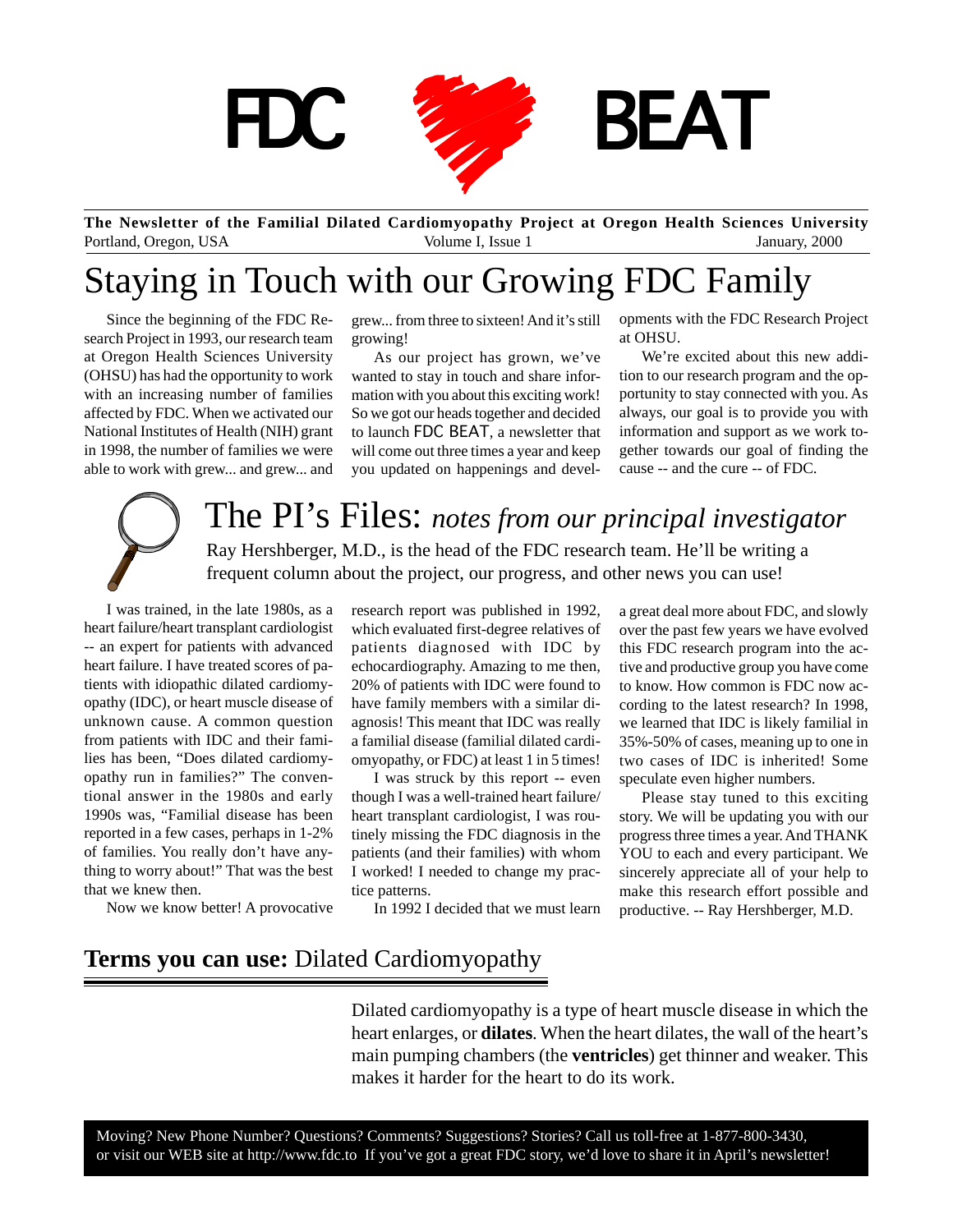# Road Trip! From Oregon to Maryland, Michigan to Mississippi, the FDC team crisscrosses the country to offer screening to as many of our FDC families as possible

There's almost no place our intrepid research team won't go for a screening trip. So far, we've held 20 different screening trips all over the United States. We've screened people at family reunions, held screenings at local clinics, in a motorhome, in a hotel suite, and visited folks in their homes. We've also had some excellent BBQ, seen lovely parts of the country, outrun a



fast-moving winter storm, spent time in lots of airports, and had the chance to meet many of you, all in the name of research. So far we've made it to Arizona, California, Illinois, Indiana, Iowa, Maryland, Michigan, Minnesota, Mississippi, Missouri, Nebraska, Oklahoma, and Washington State for screening trips. If we haven't gotten to your area of the country yet, don't worry. We're working on it, and we'll see you soon!



#### In this FDC BEAT exclusive, Dr. Kathy Crispell spills the beans on why we draw blood as part of our screenings

There are several parts to our screening process, including a history and physical examination, an electrocardiogram, an echocardiogram and obtaining a blood sample. Obtaining a blood sample is most everyone's least favorite part of the screening process, but it is one of the most important components of screening.

Blood is made up of liquid (serum) and solids (cells). There

are two major types of cells in the blood: the red blood cells and the white blood cells. Most of the  $\overline{``... your blood pro-}$ blood we collect is used to obtain DNA, a person's genetic material, from their white blood cells. Vides very important Every individuals' DNA is unique. However, information ..." since everyone gets half their DNA from each par-

ent, portions of DNA may be shared by members of the same family. Once we have completed screening of an entire family, a group of FDC scientists analyze the DNA patterns of the family and determine which ones are shared. We hope to find a piece of DNA shared among family members who we believe may carry the gene for FDC. If such a pattern is identified, then we will be able to identify what chromosome and what place on the chromosome the disease-related gene is near. This

will help us find the gene that causes FDC.

We draw four tubes of blood for our sample, about two tablespoons of blood in all. The first tube we draw has a purple top, and we use the blood from this tube to extract and analyze the DNA patterns in a family.

Two tubes have green tops and we use the blood in those to get DNA for storage. White blood cells are sorted out from the

red blood cells. The white blood cells are then frozen. If in the future we need more DNA to run other important tests, the white blood cells can be thawed and grown, thus providing a living source of DNA.

Lastly, the blood in the speckle-topped

tube is used to check for an enzyme that is released at high levels from damaged muscle. There are some dilated cardiomyopathies that are associated with increased levels of this enzyme, which is called CPK.

Hopefully, this has helped you see that your blood provides very important information to help us unravel the cause of FDC. While it's not a lot of fun, having your blood drawn is essential to our work — and it helps your family. Thanks!

Don't forget to plug into the new FDC website, where you'll find articles, information, and links to FDC topics and resources. You can send us e-mail through the web site, too! Our address on the world wide web is **http://www.fdc.to** Happy surfing!

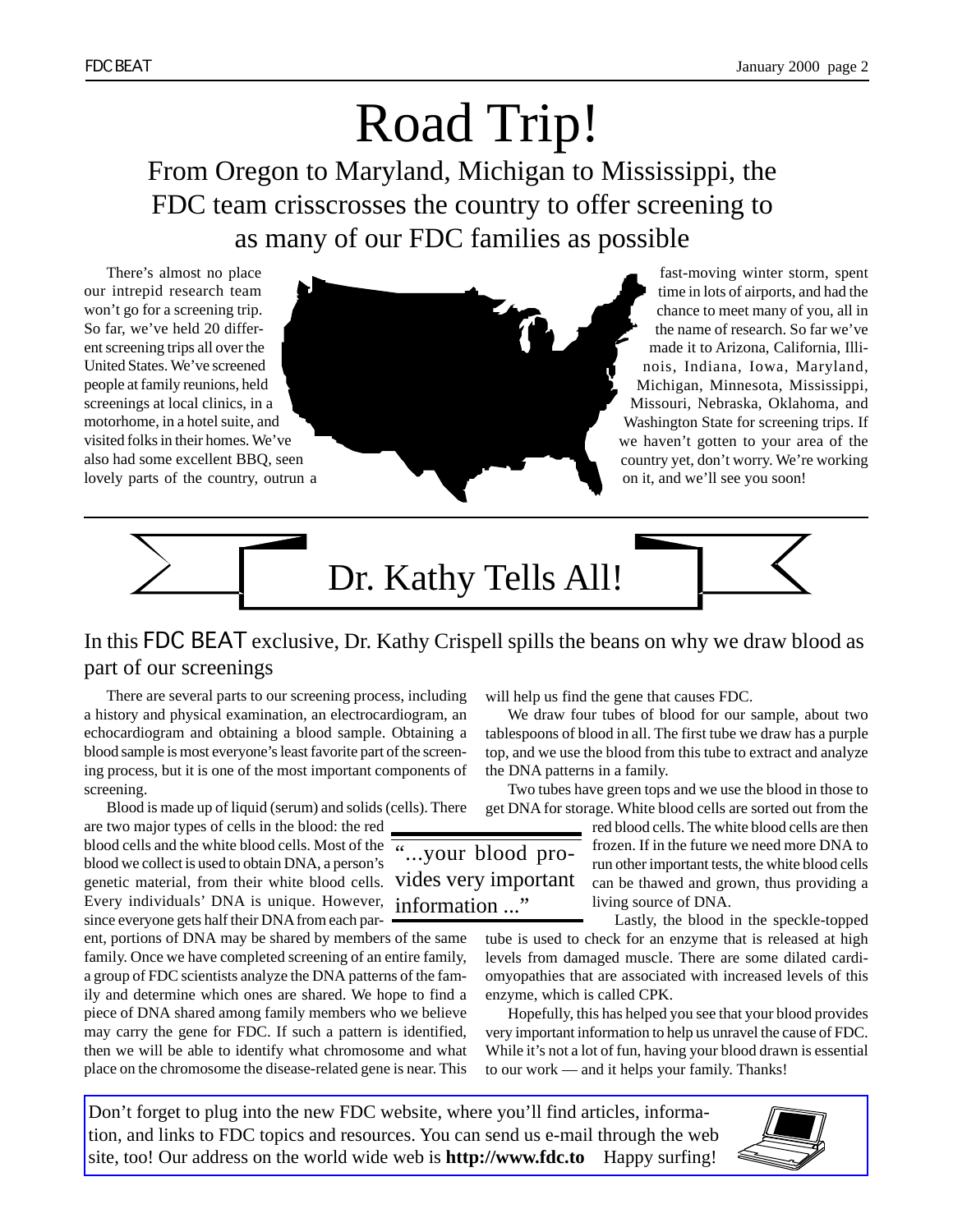*Emily Hanson, M.S., is the genetic counselor on our staff. Emily has her master's degree in genetic counseling and is here to answer your questions about genetics. From what makes DNA twist to exactly what a gene is, Emily's your one-stop gene info shop.*

We're always asking FDC study participants for a sample of DNA, but what ing!) — they direct your growth and development from the time you are just a

exactly IS **DNA?** DNA is found in the nucleus, or center, of every cell in your body. It is a long molecule in the shape of a double helix — picture two ladders side-byside, twisted together in a spiral. The DNA in a cell is packed down ex-

tremely tightly to allow A DNA molecule takes the form of a lot of DNA to fit in a a **double helix**, shown herevery small place. In fact,

if the DNA from one cell was taken out and stretched end to end, it would be 6 feet long!

There are sections of DNA called genes. Genes are a recipe for creating a living thing (in your case, a human be-



single cell. Altogether, there are 50

It is these heart genes that we think may be altered in people with FDC. With your help, we will be able to identify these genes and find out how they affect the size and function of the heart.

- 100,000 genes in one molecule of human DNA, or **genome**. There are genes that guide the development of your brain, your muscles, and your bones. There are also genes that guide the develop-

### Who discovered DNA's shape?

The discovery of the structure (and shape) of DNA is credited to James Watson and Francis Crick. Watson and Crick used published information from other scientists (particularly Rosaline Franklin, an X-ray crystallographer who took pictures of DNA) as well as their own research in their discovery.

Watson and Crick published their hypothesis in a 1953 issue of the scientific journal *Nature.* As you can imagine, this was big news in the scientific community, and Watson and Crick won the 1962 Nobel Prize for Physiology and Medicine as a result of their discovery.



ment of your heart.

| Help us stay connected!                                                                                                                                                                                                                                                                                                                                                                                                                                                                                                                            |                |                                                                            | $\mathbb{X}^{\mathbb{N}}$<br>$\overline{M}$                                                                                                                                 | ЕŅ<br>ХŅ |
|----------------------------------------------------------------------------------------------------------------------------------------------------------------------------------------------------------------------------------------------------------------------------------------------------------------------------------------------------------------------------------------------------------------------------------------------------------------------------------------------------------------------------------------------------|----------------|----------------------------------------------------------------------------|-----------------------------------------------------------------------------------------------------------------------------------------------------------------------------|----------|
| Staying in touch with our FDC<br>families is important to us! Al-<br>though we try to call each of you<br>once a year, we can't always<br>keep up with everyone who's<br>moved or changed phone num-<br>bers. Help us out by cutting out<br>the card on the right, filling it out<br>and mailing it back to us. That<br>way, you can stay up-to-date on<br>the latest in our research — and<br>we can stay in touch with you!<br>If you aren't involved in the FDC project yet, but would<br>like more information, send in the card with your ad- | Or call me at: | I'd like to learn<br>more<br>about the<br><b>FDC</b><br>Project.<br>Please | contact information<br>telephone number is:<br>family is already involved with the FDC Project and I need to update<br>e-mail address is:<br>mailing address<br>name<br>18. |          |
| dress or telephone number and we'll get right back to<br>you.                                                                                                                                                                                                                                                                                                                                                                                                                                                                                      |                |                                                                            |                                                                                                                                                                             |          |
| And don't forget: our WEB SITE is a great way to stay<br>connected, no matter where you are. Visit us at http://<br>www.fdc.to (This is the third time we've mentioned it<br>in this issue. Can you tell we're excited about it, too?)                                                                                                                                                                                                                                                                                                             |                | send information<br>$\overline{5}$                                         |                                                                                                                                                                             |          |